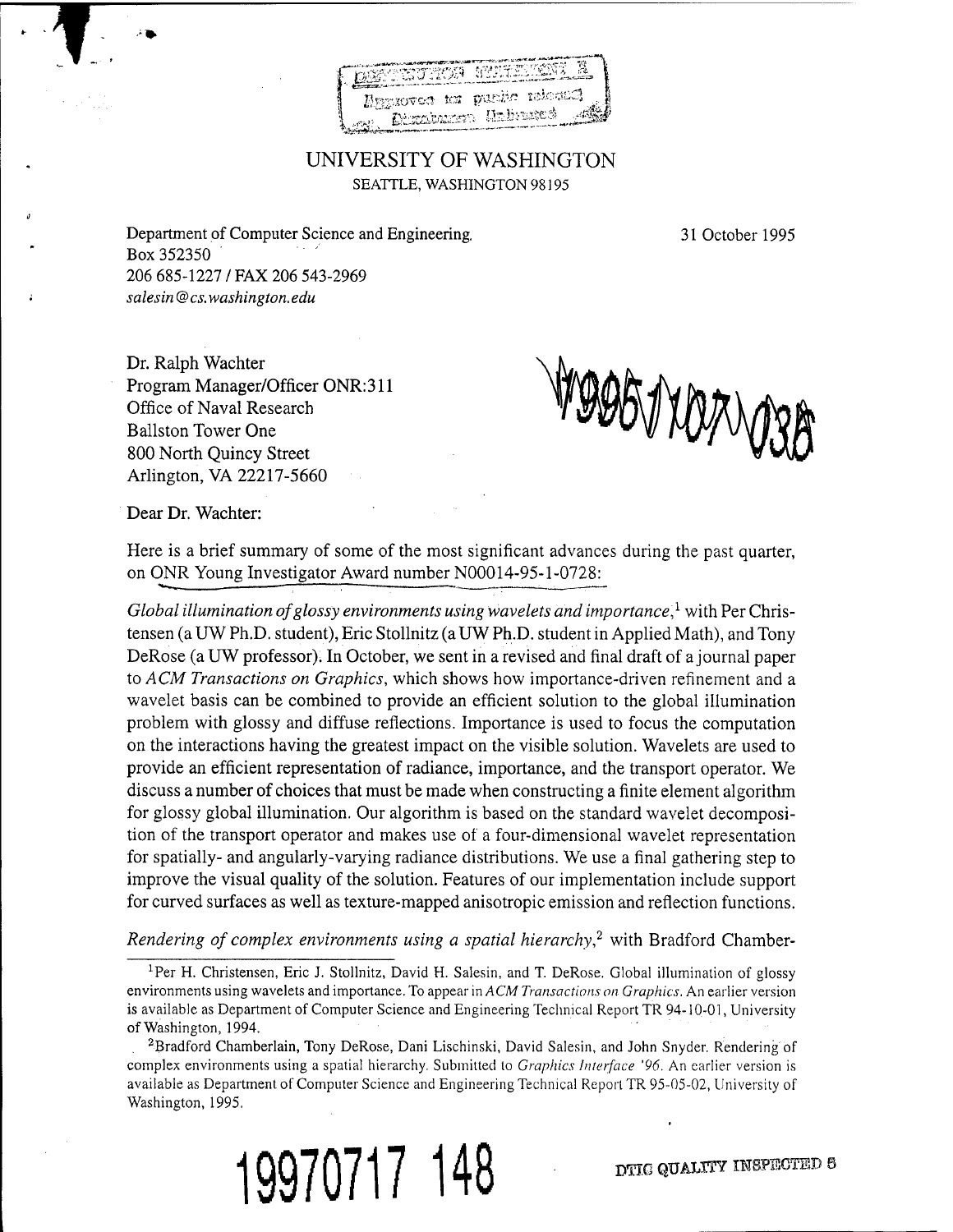

Ħ

## DEPARTMENT OF THE NAVY OFFICE OF NAVAL RESEARCH SEATTLE REGIONAL OFFICE 1107 NE 45TH STREET. SUITE 350 SEATTLE WA 98105-4631 IN REPLY REFER TO:

4330 ONR 247 11 Jul 97

- From: Director, Office of Naval Research, Seattle Regional Office, 1107 NE 45th St., Suite 350, Seattle, WA 98105
- To: Defense Technical Center, Atta: P. Mawby, 8725 John J. Kingman Rd., Suite 0944, Ft. Belvoir,VA 22060-6218

Subj: RETURNED GRANTEE/CONTRACTOR TECHNICAL REPORTS

1. This confirms our conversations of 27 Feb 97 and <sup>11</sup> Jul 97. Enclosed are a number of technical reports which were returned to our agency for lack of clear distribution availability statement. This confirms that all reports are unclassified and are "APPROVED FOR PUBLIC RELEASE" with no restrictions.

2. Please contact me if you require additional information. My e-mail is *silverr@onr.navy.mil* and my phone is (206) 625-3196.

 **'''•** *-'-'s* ROBERT J. SILVERMAN